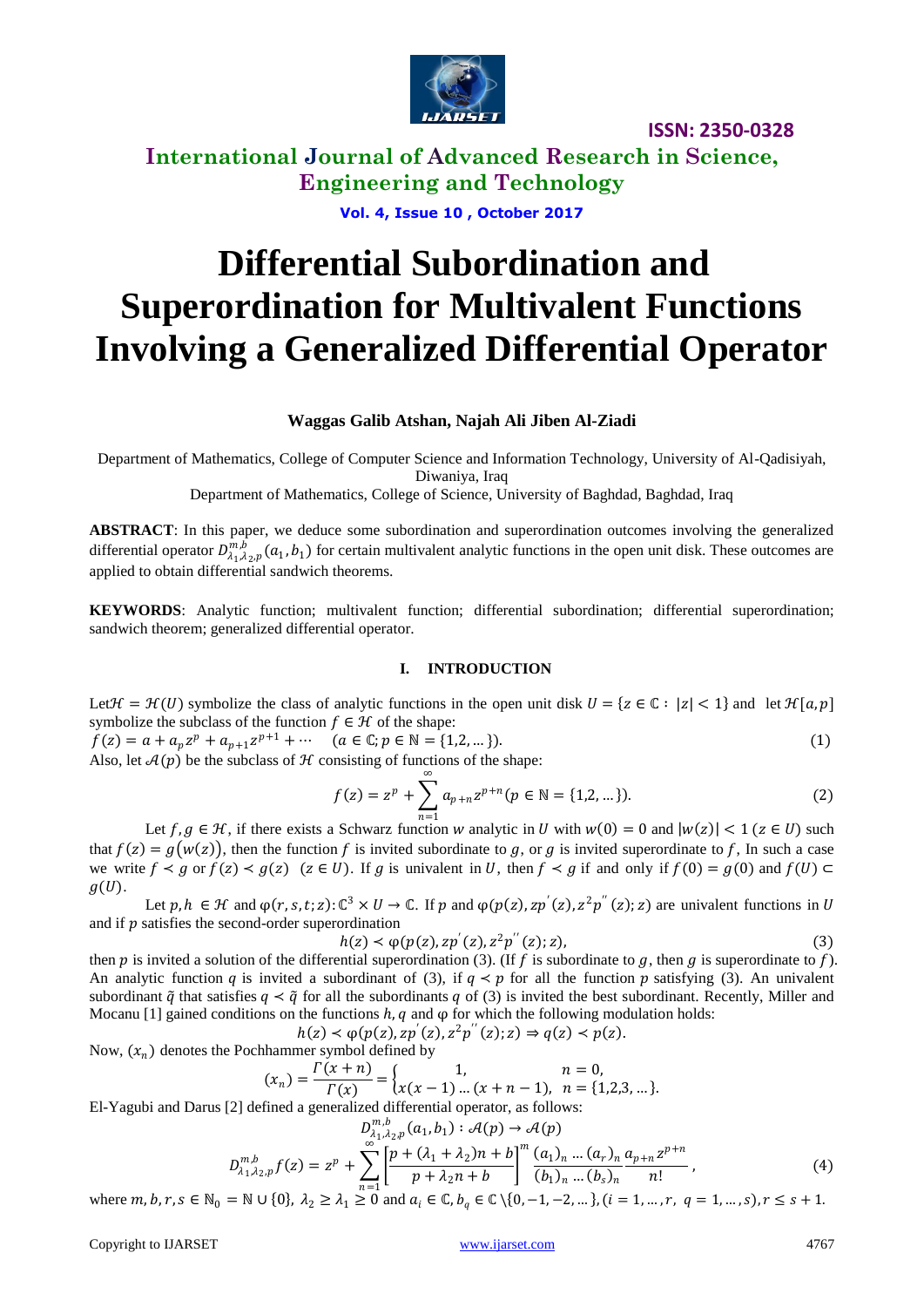

## **International Journal of Advanced Research in Science, Engineering and Technology**

### **Vol. 4, Issue 10 , October 2017**

It follows from (4) that

$$
\lambda_1 z \left( D_{\lambda_1, \lambda_2, p}^{m, b}(a_1, b_1) f(z) \right)' = (p + \lambda_2 n + b) D_{\lambda_1, \lambda_2, p}^{m+1, b}(a_1, b_1) f(z) - (p + \lambda_2 n - p\lambda_1 + b) D_{\lambda_1, \lambda_2, p}^{m, b}(a_1, b_1) f(z).
$$
 (5)

It should be noted that the linear operator  $D_{\lambda_1,\lambda_2,p}^{m,b}(a_1,b_1)$  is a generalization of many other linear operators considered earlier. In particular:

- (1) For  $\lambda_2 = b = 0$ , the operator  $D_{\lambda_1,\lambda_2,p}^{m,b}(a_1,b_1)f(z)$  reduces to the operator was given by Selvaraj and Karthikeyan [3].
- (2) For  $m = 0$ , the operator  $D_{\lambda_1,\lambda_2,p}^{m,b}(a_1,b_1)f(z)$  reduces to the operator was given by El-Ashwah [4].
- (3) For  $m = 0$ , and  $p = 1$ , the operator  $D_{\lambda_1,\lambda_2,p}^{m,b}(a_1,b_1)f(z)$  reduces to the well-known operator introduced by Dziok and Srivastava [5].
- (4) For  $m = 0$ ,  $r = 2$ ,  $s = 1$  and  $p = 1$ , we gain the operator which was given by Hohlov [6].
- (5) For  $r = 1$ ,  $s = 0$ ,  $a_1 = 1$ ,  $\lambda_1 = 1$ ,  $\lambda_2 = b = 0$  and  $p = 1$ , we get the Salagean derivative operator [7].

The main object of the present paper is to find sufficient conditions for certain normalized analytic functions  $f$  to satisfy

$$
q_1(z) < \left(\frac{z^p}{D_{\lambda_1,\lambda_2,p}^{m,b}(a_1,b_1)f(z)}\right)^{\mu} < q_2(z)
$$

and

$$
q_1(z) \prec \left(\frac{tD_{\lambda_1,\lambda_2,p}^{m+1,b}(a_1,b_1)f(z)+(1-t)D_{\lambda_1,\lambda_2,p}^{m,b}(a_1,b_1)f(z)}{z^p}\right)^{\mu} \prec q_2(z),
$$

where  $q_1$  and  $q_2$  are given univalent functions in U with  $q_1(0) = q_2(0) = 1$ .

#### **II. PRELIMINARIES**

In order to manifest our leading results, we require the following definition and lemmas.

**Definition (1) [8]:** Denote by Q the set of all functions f that are analytic and injective on  $\overline{U} \setminus E(f)$ , where

$$
E(f) = \left\{ \zeta \in \partial U : \lim_{z \to \zeta} f(z) = \infty \right\}
$$
 (6)

and are such that  $f'(\zeta) \neq 0$  for  $\zeta \in \partial U \backslash E(f)$ .

**Lemma** (1)[1]: Let q be a convex univalent function in U and let  $\alpha \in \mathbb{C}, \beta \in \mathbb{C} \setminus \{0\}$  with

$$
Re\left\{1+\frac{zq^{''}(z)}{q^{'}(z)}\right\} > \max\left\{0, -Re\left(\frac{\alpha}{\beta}\right)\right\}.
$$

If  $p$  is analytic in  $U$  and

$$
\alpha p(z) + \beta z p'(z) < \alpha q(z) + \beta z q'(z),\tag{7}
$$
\nof (7).

then  $p \lt q$  and q is the best dominant of (7).

**Lemma(2) [9]:** Let q be univalent in the unit disk U and let  $\theta$  and  $\phi$  be analytic in a domain D containing  $q(U)$  with  $\phi(w) \neq 0$  when  $w \in q(u)$ . Set  $Q(z) = zq'(z) \phi(q(z))$  and  $h(z) = \theta(q(z)) + Q(z)$ . Suppose that

(1) 
$$
Q(z)
$$
 is starlike univalent in U,  

$$
Z_h(z)
$$

(2) 
$$
Re\left\{\frac{zh(z)}{Q(z)}\right\} > 0 \text{ for } z \in U.
$$

If *p* is analytic in *U*, with 
$$
p(0) = q(0), p(U) \subset D
$$
 and  
\n
$$
\theta(p(z)) + zp'(z)\phi(p(z)) \prec \theta(q(z)) + zq'(z)\phi(q(z)),
$$
\n(8)

then  $p \lt q$  and q is the best dominant of (8).

**Lemma** (3) **[1]:** Let q be convex univalent in U and let  $\beta \in \mathbb{C}$ . Further assume that  $Re(\beta) > 0$ . If  $p \in \mathcal{H}[q(0), 1] \cap \mathcal{O}$ and  $p(z) + \beta z p'(z)$  is univalent in U, then

$$
q(z) + \beta z q'(z) < p(z) + \beta z p'(z),\tag{9}
$$
\n
$$
z \cdot z = \beta z q'(z) + \beta z p'(z),
$$

which implies that  $q \lt p$  and q is the best subordinant of (9).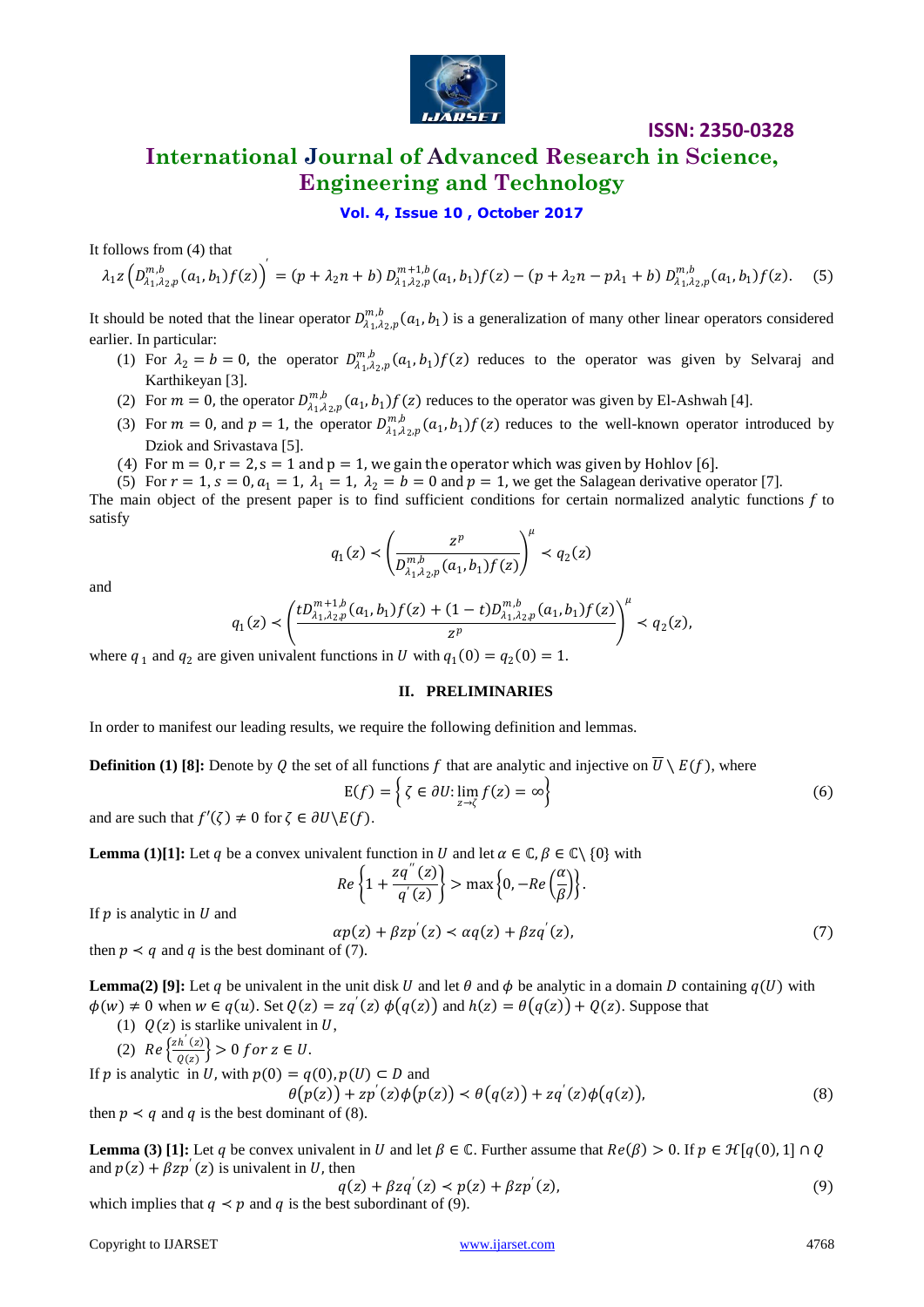

## **International Journal of Advanced Research in Science, Engineering and Technology**

## **Vol. 4, Issue 10 , October 2017**

**Lemma(4)** [9]: Let q be convex univalent in the unit disk U and let  $\theta$  and  $\phi$  be analytic in a domain D containing  $q(U)$ . Suppose that

(1)  $Re \frac{\theta'(q(z))}{t(z(z))}$  $\frac{\partial^2 \left( \mathbf{q}(z) \right)}{\phi(q(z))}$  > 0 for  $z \in U$ ,

(2)  $Q(z) = zq'(z)\phi(q(z))$  is starlike univalent in U.

If  $p \in \mathcal{H}[q(0), 1] \cap Q$ , with  $p(U) \subset D$ ,  $\theta(p(z)) + zp'(z)\phi(p(z))$  is univalent in U and  $\theta(q(z)) + zq'(z)\phi(q(z)) < \phi(p(z)) + zp'(z)\phi(p(z)),$ (10)

then  $q \lt p$  and q is the best subordinant of (10).

#### **III. SUBORDINATION RESULTS**

**Theorem (1):** Let  $q(z)$  be convex univalent in U with  $q(0) = 1, \eta \in \mathbb{C} \setminus \{0\}, \mu > 0$  and suppose that

$$
Re\left\{1+\frac{zq^{''}(z)}{q^{'}(z)}\right\} > \max\left\{0, -Re\left(\frac{\mu(p+\lambda_2n+b)}{\eta\lambda_1}\right)\right\}.
$$
\n(11)

If

$$
\nabla_1(z) = (1+\eta) \left( \frac{z^p}{D_{\lambda_1,\lambda_2,p}^{m,b}(a_1,b_1)f(z)} \right)^{\mu} - \eta \left( \frac{z^p}{D_{\lambda_1,\lambda_2,p}^{m,b}(a_1,b_1)f(z)} \right)^{\mu} \left( \frac{D_{\lambda_1,\lambda_2,p}^{m+1,b}(a_1,b_1)f(z)}{D_{\lambda_1,\lambda_2,p}^{m,b}(a_1,b_1)f(z)} \right)
$$
(12)

and

$$
\nabla_1(z) < q(z) + \frac{\eta \lambda_1}{\mu (p + \lambda_2 n + b)} z q'(z),\tag{13}
$$

then

$$
\left(\frac{z^p}{D_{\lambda_1,\lambda_2,p}^{m,b}(a_1,b_1)f(z)}\right)^{\mu} < q(z) \tag{14}
$$

and  $q(z)$  is the best dominant of (13).

**Proof:** Define the analytic function  $p(z)$  by

$$
p(z) = \left(\frac{z^p}{D_{\lambda_1,\lambda_2,p}^{m,b}(a_1,b_1)f(z)}\right)^{\mu}
$$
 (15)

Differentiating  $(15)$  logarithmically with respect to z, we have

$$
\frac{zp'(z)}{p(z)} = \mu \left[ p - \frac{z\left(D_{\lambda_1,\lambda_2,p}^{m,b}(a_1,b_1)f(z)\right)^{'}}{D_{\lambda_1,\lambda_2,p}^{m,b}(a_1,b_1)f(z)} \right].
$$
\n(16)

Now, using the identity (5), we obtain the following

$$
\frac{zp'(z)}{p(z)} = \frac{\mu(p + \lambda_2 n + b)}{\lambda_1} \left(1 - \frac{D_{\lambda_1, \lambda_2, p}^{m+1, b}(a_1, b_1) f(z)}{D_{\lambda_1, \lambda_2, p}^{m, b}(a_1, b_1) f(z)}\right).
$$

Therefore,

$$
\frac{\lambda_1}{\mu(p + \lambda_2 n + b)} z p'(z) = \left( \frac{z^p}{D_{\lambda_1, \lambda_2, p}^{m, b}(a_1, b_1) f(z)} \right)^{\mu} \left( 1 - \frac{D_{\lambda_1, \lambda_2, p}^{m+1, b}(a_1, b_1) f(z)}{D_{\lambda_1, \lambda_2, p}^{m, b}(a_1, b_1) f(z)} \right).
$$

Thus, the subordination (13) is equivalent to

$$
p(z) + \frac{\eta \lambda_1}{\mu(p + \lambda_2 n + b)} z p'(z) < q(z) + \frac{\eta \lambda_1}{\mu(p + \lambda_2 n + b)} z q'(z).
$$
\n
$$
\beta = \frac{\eta \lambda_1}{\mu(p + \lambda_2 n + b)} \text{ and } \alpha = 1 \text{ we obtain (14)}
$$

Applying Lemma (1) with  $\beta = \frac{\eta \lambda_1}{\eta(\mu + \lambda_1)}$  $\frac{\eta \lambda_1}{\mu(p + \lambda_2 n + b)}$  and  $\alpha = 1$ , we obtain (14). Putting  $q(z) = \frac{1+Az}{1+Az}$  $\frac{1+4\lambda}{1+B\lambda}$  (-1  $\leq$  B  $\lt$  A  $\leq$  1) in Theorem (1), we get the following result.

**Corollary (1):** Let 
$$
\eta \in \mathbb{C}/\{0\}
$$
 and  $-1 \le B < A \le 1$ . Also, suppose that\n
$$
Re\left(\frac{1 - Bz}{1 + Bz}\right) > \max\left\{0, -Re\left(\frac{\mu(p + \lambda_2 n + b)}{\eta \lambda_1}\right)\right\}.
$$

Copyright to IJARSET [www.ijarset.com](http://www.ijarset.com/) 4769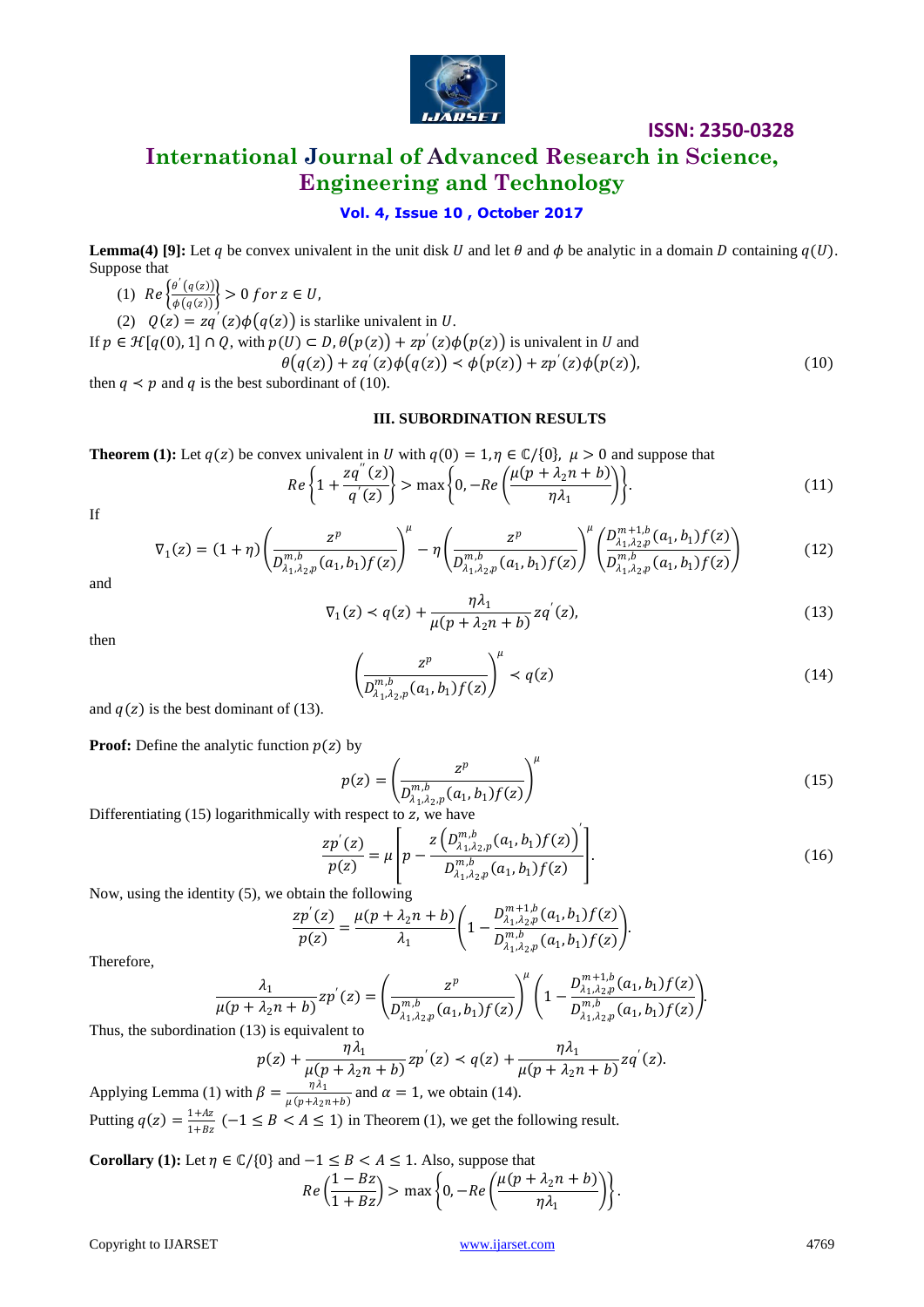

**International Journal of Advanced Research in Science, Engineering and Technology**

## **Vol. 4, Issue 10 , October 2017**

If  $f \in \mathcal{A}(p)$  satisfies the following subordination condition:

$$
\nabla_1(z) < \frac{1+Az}{1+Bz} + \frac{\eta \lambda_1}{\mu(p+\lambda_2 n + b)} \frac{(A-B)z}{(1+Bz)^2},
$$

where  $\nabla_1(z)$  given by (12), then

$$
\left(\frac{z^p}{D_{\lambda_1,\lambda_2,p}^{m,b}(a_1,b_1)f(z)}\right)^{\mu} \prec \frac{1+Az}{1+Bz}
$$

and the function  $\frac{1+Az}{1+Bz}$  is the best dominant.

Taking  $A = 1$  and  $B = -1$  in Corollary (1), we get the following result.

**Corollary (2):** Let  $\eta \in \mathbb{C}/\{0\}$  and Suppose that

$$
Re\left(\frac{1+z}{1-z}\right) > \max\left\{0, -Re\left(\frac{\mu(p+\lambda_2n+b)}{\eta\lambda_1}\right)\right\}.
$$

If  $f \in \mathcal{A}(p)$  satisfies the following subordination:

$$
\nabla_1(z) < \frac{1+z}{1-z} + \frac{\eta\lambda_1}{\mu(p+\lambda_2n+b)}\frac{2z}{(1-z)^2},
$$

where  $\nabla_1(z)$  given by (12), then

$$
\left(\frac{z^p}{D_{\lambda_1,\lambda_2,p}^{m,b}(a_1,b_1)f(z)}\right)^{\mu} \prec \frac{1+z}{1-z}
$$

and the function  $\frac{1+z}{1-z}$  is the best dominant.

**Theorem (2):** Let  $q(z)$  be univalent in U with  $q(0) = 1$ ,  $q(z) \neq 0$  and  $\frac{zq'(z)}{z(z)}$  $\frac{q(z)}{q(z)}$  is starlike in U, let  $\mu, \eta \in \mathbb{C}/\{0\}$  and  $u, v, \xi \in \mathbb{C}$ . Let  $f \in \mathcal{A}(p)$  and suppose that f and g satisfy the next two conditions:

$$
\frac{tD_{\lambda_1,\lambda_2,p}^{m+1,b}(a_1,b_1)f(z)+(1-t)D_{\lambda_1,\lambda_2,p}^{m,b}(a_1,b_1)f(z)}{z^p} \neq 0 \quad (z \in U, \ 0 \le t \le 1)
$$
 (17)

and

$$
Re\left\{1+\frac{v}{\eta}q(z)+\frac{2\xi}{\eta}[q(z)]^2-\frac{zq'(z)}{q(z)}+\frac{zq''(z)}{q'(z)}\right\}>0
$$
\n(18)

If

$$
\nabla_{2}(z) = u + v \left( \frac{t D_{\lambda_{1},\lambda_{2},p}^{m+1,b}(a_{1},b_{1}) f(z) + (1-t) D_{\lambda_{1},\lambda_{2},p}^{m,b}(a_{1},b_{1}) f(z)}{z^{p}} \right)^{\mu} + \xi \left( \frac{t D_{\lambda_{1},\lambda_{2},p}^{m+1,b}(a_{1},b_{1}) f(z) + (1-t) D_{\lambda_{1},\lambda_{2},p}^{m,b}(a_{1},b_{1}) f(z)}{z^{p}} \right)^{2\mu} + \eta \mu \left[ \frac{t z \left( D_{\lambda_{1},\lambda_{2},p}^{m+1,b}(a_{1},b_{1}) f(z) \right)^{'} + (1-t) z \left( D_{\lambda_{1},\lambda_{2},p}^{m,b}(a_{1},b_{1}) f(z) \right)^{'}}{t D_{\lambda_{1},\lambda_{2},p}^{m+1,b}(a_{1},b_{1}) f(z) + (1-t) D_{\lambda_{1},\lambda_{2},p}^{m,b}(a_{1},b_{1}) f(z)} - p \right].
$$
\n(19)

and

$$
\nabla_2(z) < u + vq(z) + \xi[q(z)]^2 + \eta \frac{zq'(z)}{q(z)},\tag{20}
$$

then

$$
\left(\frac{tD_{\lambda_1,\lambda_2,p}^{m+1,b}(a_1,b_1)f(z)+(1-t)D_{\lambda_1,\lambda_2,p}^{m,b}(a_1,b_1)f(z)}{z^p}\right)^{\mu} < q(z), \tag{21}
$$

and  $q$  is the best dominant of (20). **Proof:** Define the analytic function  $p$  by

$$
p(z) = \left(\frac{tD_{\lambda_1,\lambda_2,p}^{m+1,b}(a_1,b_1)f(z) + (1-t)D_{\lambda_1,\lambda_2,p}^{m,b}(a_1,b_1)f(z)}{z^p}\right)^{\mu}.
$$
 (22)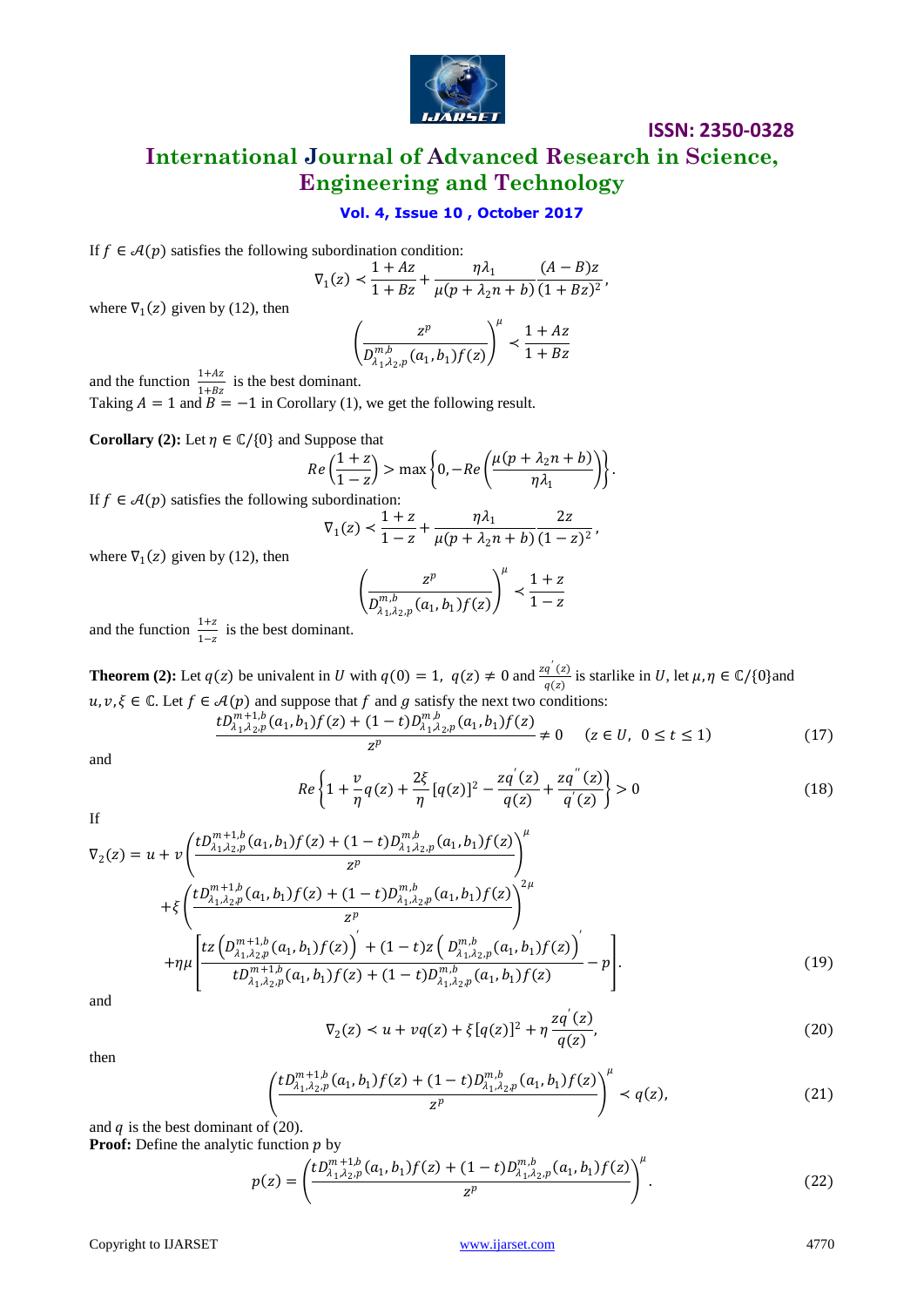

.

## **International Journal of Advanced Research in Science, Engineering and Technology**

## **Vol. 4, Issue 10 , October 2017**

Then p is analytic in U and  $p(0) = 1$ , differentiating (22) logarithmically with respect to z, we get

$$
\frac{zp'(z)}{p(z)} = \mu \left[ \frac{tz\left(D_{\lambda_1,\lambda_2,p}^{m+1,b}(a_1,b_1)f(z)\right) + (1-t)z\left(D_{\lambda_1,\lambda_2,p}^{m,b}(a_1,b_1)f(z)\right)}{tD_{\lambda_1,\lambda_2,p}^{m+1,b}(a_1,b_1)f(z) + (1-t)D_{\lambda_1,\lambda_2,p}^{m,b}(a_1,b_1)f(z)} - p \right].
$$
\n(23)

By setting

 $\theta(w) = u + v w + \xi w^2$  and  $\phi(w) = \frac{\eta}{\xi(w)}$  $\frac{1}{w}$ ,  $(w \in \mathbb{C}/\{0\})$ ,

we see that  $\theta(w)$  is analytic in  $\mathbb{C}$ ,  $\phi(w)$  is analytic in  $\mathbb{C}/\{0\}$  and that  $\phi(w) \neq 0, w \in \mathbb{C}/\{0\}$ . Also, we get

$$
Q(z) = zq'(z) \phi(q(z)) = \eta \frac{zq'(z)}{q(z)}, \quad (z \in U),
$$

and

$$
h(z) = \theta(q(z)) + Q(z) = u + vq(z) + \xi[q(z)]^{2} + \eta \frac{zq'(z)}{q(z)}
$$

It is clear that  $Q(z)$  is starlike in U and, that

$$
Re\frac{zh'(z)}{Q(z)} = Re\left\{1 + \frac{v}{\eta}q(z) + \frac{2\xi}{\eta}[q(z)]^2 - \frac{zq'(z)}{q(z)} + \frac{zq''(z)}{q'(z)}\right\} > 0 \qquad (z \in U).
$$

By making use of (23), the hypothesis (20) can be equivalently written as

 $\theta(p(z)) + z p'(z) \phi(p(z)) < \phi(q(z)) + z q'(z) \phi(q(z)),$ thus, by applying Lemma (2), the proof is completed.

**Theorem (3):** Let  $q(z)$  be univalent in U with  $q(0) = 1$ , let  $\mu, \eta \in \mathbb{C}/\{0\}$  and  $v, \xi \in \mathbb{C}$ . Let  $f(z) \in \mathcal{A}(p)$  and suppose that  $f$  and  $g$  satisfy the next two conditions:

$$
\frac{tD_{\lambda_1,\lambda_2,p}^{m+1,b}(a_1,b_1)f(z)+(1-t)D_{\lambda_1,\lambda_2,p}^{m,b}(a_1,b_1)f(z)}{z^p} \neq 0 \quad (z \in U, \ 0 \le t \le 1)
$$
 (24)

$$
Re\left\{1+\frac{zq^{n}(z)}{q'(z)}\right\} > \max\left\{0, -Re\left(\frac{v}{\eta}\right)\right\}(z \in U). \tag{25}
$$

And If

$$
\nabla_{3}(z) = \left(\frac{tD_{\lambda_{1},\lambda_{2},p}^{m+1,b}(a_{1},b_{1})f(z)+(1-t)D_{\lambda_{1},\lambda_{2},p}^{m,b}(a_{1},b_{1})f(z)}{z^{p}}\right)^{\mu} \times \left[v+\eta\mu\left(\frac{tz\left(D_{\lambda_{1},\lambda_{2},p}^{m+1,b}(a_{1},b_{1})f(z)\right)^{'}}{tD_{\lambda_{1},\lambda_{2},p}^{m+1,b}(a_{1},b_{1})f(z)+(1-t)D_{\lambda_{1},\lambda_{2},p}^{m,b}(a_{1},b_{1})f(z)}-p\right)\right]+\xi
$$
\n(26)

and

$$
\nabla_3(z) \prec vq(z) + \eta zq'(z) + \xi,\tag{27}
$$

then

$$
\left(\frac{tD_{\lambda_1,\lambda_2,p}^{m+1,b}(a_1,b_1)f(z)+(1-t)D_{\lambda_1,\lambda_2,p}^{m,b}(a_1,b_1)f(z)}{z^p}\right)^{\mu} < q(z),\tag{28}
$$

and  $q$  is the best dominant of (27).

**Proof:** Let the function  $p$  be defined on  $U$  by (16). Then a computation shows that

$$
zp'(z) = \mu \left( \frac{tD_{\lambda_1,\lambda_2,p}^{m+1,b}(a_1,b_1)f(z) + (1-t)D_{\lambda_1,\lambda_2,p}^{m,b}(a_1,b_1)f(z)}{z^p} \right)^{\mu} \times \left[ \frac{tz\left(D_{\lambda_1,\lambda_2,p}^{m+1,b}(a_1,b_1)f(z)\right) + (1-t)z\left(D_{\lambda_1,\lambda_2,p}^{m,b}(a_1,b_1)f(z)\right)}{tD_{\lambda_1,\lambda_2,p}^{m+1,b}(a_1,b_1)f(z) + (1-t)D_{\lambda_1,\lambda_2,p}^{m,b}(a_1,b_1)f(z)} - p \right].
$$
\n(29)

By setting

 $\theta(w) = vw + \xi$ ,  $\phi(w) = \eta$ ,  $(w \in \mathbb{C})$ ,

we see that 
$$
\theta(w)
$$
,  $\phi(w)$  are analytic in C and that  $\phi(w) \neq 0$ . Also, we get  
\n $Q(z) = zq'(z) \phi(q(z)) = \eta zq'(z)$ ,  $(z \in U)$ ,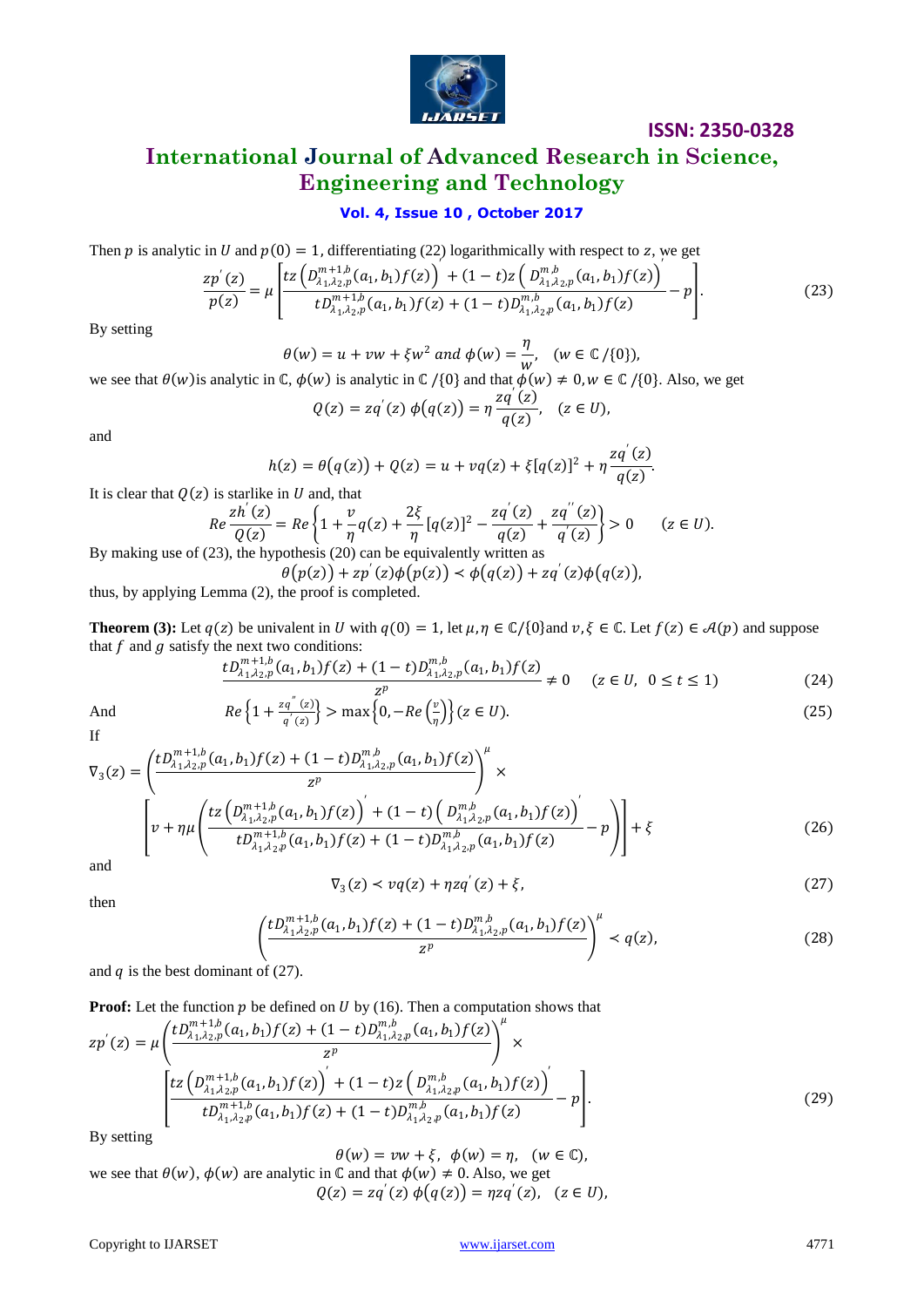

## **International Journal of Advanced Research in Science, Engineering and Technology**

## **Vol. 4, Issue 10 , October 2017**

and

$$
h(z) = \theta(q(z)) + Q(z) = vq(z) + \eta zq'(z) + \xi \quad (z \in U).
$$

From the assumption (25) we see that 
$$
Q(z)
$$
 is starlike in *U* and, that  

$$
R_{\rho} \frac{zh^{'}(z)}{z-a} = R_{\rho} \left( \frac{v}{z} + \frac{zq^{''}(z)}{z+1} + 1 \right) > 0 \qquad (z \in
$$

$$
Re\frac{2\pi(z)}{Q(z)} = Re\left\{\frac{v}{\eta} + \frac{2q(z)}{q'(z)} + 1\right\} > 0 \qquad (z \in U),
$$

and then, by using Lemma (2) we deduce that the subordination (27) implies  $p(z) \lt q(z)$ , and the function q is the best dominant of (27).

#### **IV. SUPERORDINATION RESULTS**

**Theorem (4):** Let q be convex in U with  $q(0) = 1, \mu > 0$  and  $Re\{\eta\} > 0$ . Let  $f \in \mathcal{A}(p)$  satisfies

$$
\left(\frac{z^p}{D_{\lambda_1,\lambda_2,p}^{m,b}(a_1,b_1)f(z)}\right)^{\mu} \in \mathcal{H}[q(0),1] \cap Q.
$$
\nunivalent in *II* and

If the function  $\nabla_1(z)$  given by (12) is univalent in U, and

$$
q(z) + \frac{\eta \lambda_1}{\mu(p + \lambda_2 n + b)} z q'(z) < \nabla_1(z),\tag{30}
$$

then 
$$
q(z) < \left(\frac{z^p}{D_{\lambda_1,\lambda_2,p}^{m,b}(a_1,b_1)f(z)}\right)^{\mu}
$$
 (31)

and  $q$  is the best subordinant of (30).

**Proof:** Define the analytic function  $p(z)$  by

$$
p(z) = \left(\frac{z^p}{D_{\lambda_1,\lambda_2,p}^{m,b}(a_1,b_1)f(z)}\right)^{\mu}.
$$
\n(32)

\nrespect to  $z$  we have

Differentiating  $(32)$  logarithmically with respect to  $z$ , we have

$$
\frac{zp'(z)}{p(z)} = \mu \left[ p - \frac{z\left(D_{\lambda_1,\lambda_2,p}^{m,b}(a_1,b_1)f(z)\right)}{D_{\lambda_1,\lambda_2,p}^{m,b}(a_1,b_1)f(z)} \right].
$$
\n(33)

 $\mathbf{r}$ 

After some computations and using the identity (5), from (33), we have

$$
\nabla_1(z) = p(z) + \frac{\eta \lambda_1}{\mu (p + \lambda_2 n + b)} z p'(z),
$$

and now, by using Lemma (3), we get the desired result. Putting  $q(z) = \frac{1+Az}{1+Az}$  $\frac{1+A}{1+Bz}(-1 \leq B < A \leq 1)$  in Theorem (4), we get the following corollary.

**Corollary (3):** Let  $-1 \le B < A \le 1$ ,  $\mu > 0$  and  $Re\{\eta\} > 0$ . Also let  $\mu$ 

$$
\left(\frac{z^p}{D_{\lambda_1,\lambda_2,p}^{m,b}(a_1,b_1)f(z)}\right)^{\mu} \in \mathcal{H}[q(0),1] \cap Q.
$$
\nunivalent in *U* and  $f \in \mathcal{A}(p)$  satisfies the f

If the function  $\nabla_1(z)$  given by (12) is univalent in U, and  $f \in \mathcal{A}(p)$  satisfies the following superordination condition:

$$
\frac{1+Az}{1+Bz} + \frac{\eta \lambda_1}{\mu(p+\lambda_2 n + b)} \frac{(A-B)z}{(1+Bz)^2} < \nabla_1(z),
$$

then

$$
\frac{1+Az}{1+Bz} \prec \left(\frac{z^p}{D_{\lambda_1,\lambda_2,p}^{m,b}(a_1,b_1)f(z)}\right)^{\mu}
$$

and the function  $\frac{1+Az}{1+Bz}$  is the best subordinant.

**Theorem (5):** Let q be convex univalent in U with  $q(0) = 1$ ,  $q(z) \neq 0$  and  $\frac{zq'(z)}{z(z)}$  $\frac{q(z)}{q(z)}$  is starlike in U, let  $\mu, \eta \in \mathbb{C}/\{0\}$  and  $u, v, \xi \in \mathbb{C}$ . Further assume that q satisfies

$$
Re\left\{ \left(v + 2\xi q(z)\right) \frac{q(z)q'(z)}{\eta} \right\} > 0 \qquad (z \in U). \tag{34}
$$

Copyright to IJARSET [www.ijarset.com](http://www.ijarset.com/) 4772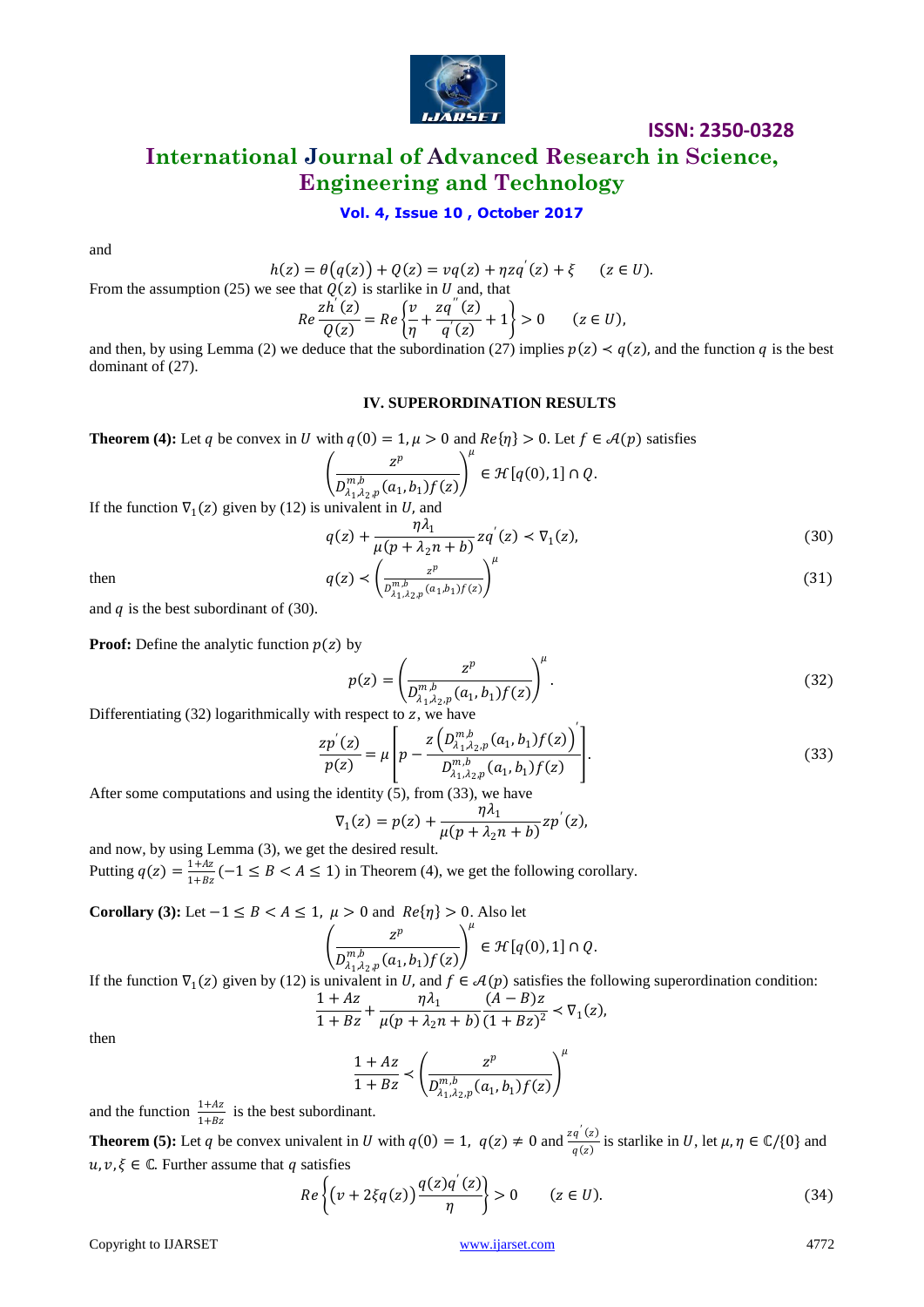

## **International Journal of Advanced Research in Science, Engineering and Technology**

## **Vol. 4, Issue 10 , October 2017**

Let 
$$
f(z) \in \mathcal{A}(p)
$$
 and suppose that  $f(z)$  satisfies the next conditions:

$$
\frac{tD_{\lambda_1,\lambda_2,p}^{m+1,b}(a_1,b_1)f(z)+(1-t)D_{\lambda_1,\lambda_2,p}^{m,b}(a_1,b_1)f(z)}{z^p} \neq 0 \quad (z \in U, \ 0 \le t \le 1)
$$
 (35)

and

$$
\left(\frac{tD_{\lambda_1,\lambda_2,p}^{m+1,b}(a_1,b_1)f(z)+(1-t)D_{\lambda_1,\lambda_2,p}^{m,b}(a_1,b_1)f(z)}{z^p}\right)^{\mu}\in \mathcal{H}[q(0),1]\cap Q. \tag{36}
$$

If the function  $\nabla_2(z)$  given by (19) is univalent in U, and

$$
u + vq(z) + \xi[q(z)]^2 + \eta \frac{zq'(z)}{q(z)} < \nabla_2(z),
$$
\n(37)

then

$$
q(z) < \left(\frac{tD_{\lambda_1,\lambda_2,p}^{m+1,b}(a_1,b_1)f(z) + (1-t)D_{\lambda_1,\lambda_2,p}^{m,b}(a_1,b_1)f(z)}{z^p}\right)^{\mu},
$$
\n(38)

and  $q$  is the best subordinant of (37).

**Proof:** Let the function  $p(z)$  be defined on  $U$  by (22). Then a computation shows that

$$
\frac{zp'(z)}{p(z)} = \mu \left[ \frac{tz\left(D_{\lambda_1,\lambda_2,p}^{m+1,b}(a_1,b_1)f(z)\right) + (1-t)z\left(D_{\lambda_1,\lambda_2,p}^{m,b}(a_1,b_1)f(z)\right)}{tD_{\lambda_1,\lambda_2,p}^{m+1,b}(a_1,b_1)f(z) + (1-t)D_{\lambda_1,\lambda_2,p}^{m,b}(a_1,b_1)f(z)} - p \right].
$$
\n(39)

By setting

$$
\theta(w) = u + vw + \xi w^2 \text{ and } \phi(w) = \frac{\eta}{w}, \quad (w \in \mathbb{C}/\{0\}),
$$
  
and  $\phi(w) = \frac{\eta}{w}, \quad (w \in \mathbb{C}/\{0\}),$ 

we see that  $\theta(w)$  is analytic in  $\mathbb{C}$ ,  $\phi(w)$  is analytic in  $\mathbb{C}/\{0\}$  and that  $\phi(w) \neq 0$ ,  $w \in \mathbb{C}/\{0\}$ . Also, we get

$$
Q(z) = zq'(z) \phi(q(z)) = \eta \frac{zq'(z)}{q(z)}, \quad (z \in U).
$$

It is observe that  $Q(z)$  is starlike in U and, that

$$
Re\frac{\theta'(q(z))}{\phi(q(z))} = Re\left\{ \left( \nu + 2\xi q(z) \right) \frac{q(z)q'(z)}{\eta} \right\} > 0 \qquad (z \in U).
$$

By making use of (39) the hypothesis (37) can be equivalently written as

 $\theta(q(z)) + zq'(z)\phi(q(z)) < \theta(p(z)) + zp'(z)\phi(p(z)),$ thus, by applying Lemma (4), the proof is completed.

Using arguments similar to those of the proof of Theorem (3), and then by applying Lemma (4), we obtain the following result.

**Theorem (6):** Let q be convex in U with  $q(0) = 1$ , let  $\mu, \eta \in \mathbb{C}/\{0\}$  and  $v, \xi \in \mathbb{C}$  and  $Re\left\{\frac{v}{v}\right\}$  $\left\{ \frac{v}{\eta} q'(z) \right\} > 0.$  Let  $f \in \mathcal{A}(p)$ and suppose that  $f(z)$  satisfies the next conditions:

$$
\frac{tD_{\lambda_1,\lambda_2,p}^{m+1,b}(a_1,b_1)f(z) + (1-t)D_{\lambda_1,\lambda_2,p}^{m,b}(a_1,b_1)f(z)}{z^p} \neq 0 \quad (z \in U, \ 0 \le t \le 1)
$$
\n(40)

and

$$
\left(\frac{tD_{\lambda_1,\lambda_2,p}^{m+1,b}(a_1,b_1)f(z)+(1-t)D_{\lambda_1,\lambda_2,p}^{m,b}(a_1,b_1)f(z)}{z^p}\right)^{\mu}\in \mathcal{H}[q(0),1]\cap Q. \tag{41}
$$

If the function  $\nabla_3(z)$  given by (26) is univalent in U, and

$$
\nu q(z) + \eta z q'(z) + \xi < \nabla_3(z),
$$
\n
$$
\left(\mu n^{m+1,b} (z, b, \xi(z)) (1, b) n^{m,b} - (z, b, \xi(z)) \right)^{\mu}
$$
\n(42)

then

$$
q(z) \prec \left(\frac{t D_{\lambda_1, \lambda_2, p}^{m+1, b}(a_1, b_1) f(z) + (1-t) D_{\lambda_1, \lambda_2, p}^{m, b}(a_1, b_1) f(z)}{z^p}\right)^{\mu} \tag{43}
$$

and  $q$  is the best subordinant of (42).

#### **V. SANDWICH RESULTS**

By combining Theorem (1) with Theorem (4), we obtain the following sandwich theorem:

Copyright to IJARSET [www.ijarset.com](http://www.ijarset.com/) 4773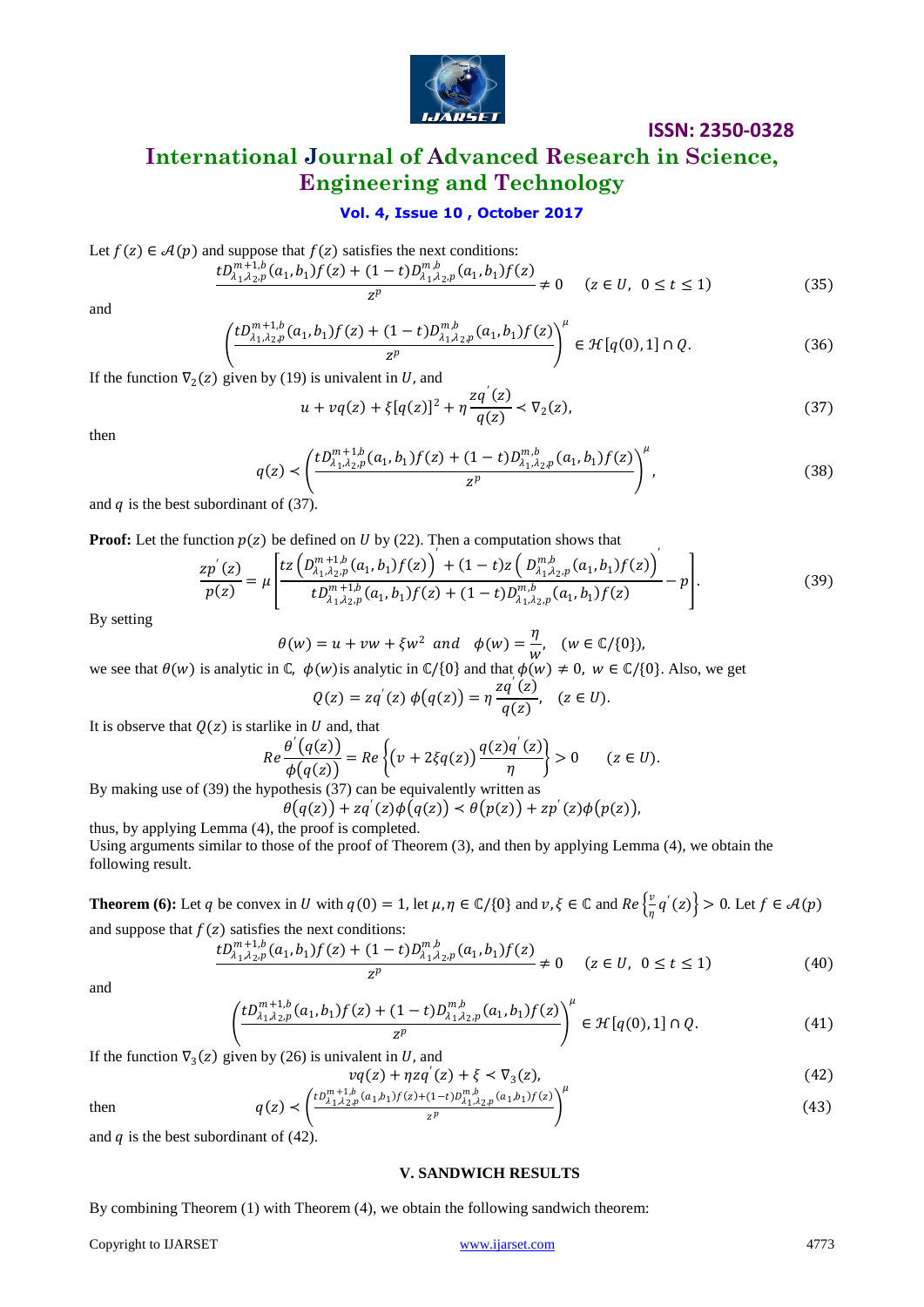

## **International Journal of Advanced Research in Science, Engineering and Technology**

## **Vol. 4, Issue 10 , October 2017**

**Theorem (7):** Let  $q_1$  and  $q_2$  be two convex functions in  $U$ ,  $q_1(0) = q_2(0) = 1$  and  $q_2$  satisfies (11),  $\mu > 0$ ,  $\eta \in \mathbb{C}$  with  $Re\{\eta\} > 0$ . If  $f \in \mathcal{A}(p)$  such that  $\left(\frac{z^p}{e^{m}}\right)^{1/p}$  $\frac{z^{1}}{D_{\lambda_{1},\lambda_{2},p}^{m,b}(a_{1},b_{1})f(z)}$  $\mu$  $\in \mathcal{H}[1,1] \cap Q, \nabla_1(z)$  is univalent in U and satisfies  $q_1(z) + \frac{\eta \lambda_1}{\sqrt{(n+1)^2}}$  $\frac{\eta \lambda_1}{\mu(p + \lambda_2 n + b)} z q_1'(z) < \nabla_1(z) < q_2(z) + \frac{\eta \lambda_1}{\mu(p + \lambda_2)}$  $\frac{4n_1}{\mu(p+\lambda_2n+b)}zq_2'(z),$  (44)

where  $\nabla_1(z)$  is given by (12), then

$$
q_1(z) < \left(\frac{z^p}{D_{\lambda_1, \lambda_2, p}^{m, b}(a_1, b_1) f(z)}\right)^{\mu} < q_2(z),
$$
  
best subordinant and the best dominant of (4)

where  $q_1$  and  $q_2$  are, respectively, the best subordinant and the best dominant of (44). By combining Theorem (2) with Theorem (5), we obtain the following sandwich theorem:

**Theorem (8):** Let  $q_i$  be two convex functions in U, such that  $q_i(0) = 1$ ,  $q_i(z) \neq 0$  and  $\frac{zq_i(z)}{q_i(z)}$  $\frac{u_i(z)}{q_i(z)}$  (*i* = 1,2) is starlike in *U*, let  $\mu, \eta \in \mathbb{C}/\{0\}$  and  $u, v, \xi \in \mathbb{C}$ . Further assume that  $q_1$  satisfies (34), and  $q_2$ satisfies (18). Let  $f \in \mathcal{A}(p)$  and suppose that  $f$  satisfies the next conditions:

$$
\frac{tD_{\lambda_1,\lambda_2,p}^{m+1,b}(a_1,b_1)f(z)+(1-t)D_{\lambda_1,\lambda_2,p}^{m,b}(a_1,b_1)f(z)}{z^p}\neq 0 \quad (z\in U, \ 0\leq t\leq 1),
$$

and

$$
\left(\frac{tD_{\lambda_1,\lambda_2,p}^{m+1,b}(a_1,b_1)f(z)+(1-t)D_{\lambda_1,\lambda_2,p}^{m,b}(a_1,b_1)f(z)}{z^p}\right)^{\mu}\in \mathcal{H}[1,1]\cap Q.
$$

If the function  $\nabla_2(z)$  given by (19) is univalent in U, and

$$
u + v q_1(z) + \xi [q_1(z)]^2 + \eta \frac{z q_1'(z)}{q_1(z)} < \nabla_2(z) < u + v q_2(z) + \xi [q_2(z)]^2 + \eta \frac{z q_2'(z)}{q_2(z)},
$$
\n(45)

then

$$
q_1(z) \prec \left(\frac{tD_{\lambda_1,\lambda_2,p}^{m+1,b}(a_1,b_1)f(z)+(1-t)D_{\lambda_1,\lambda_2,p}^{m,b}(a_1,b_1)f(z)}{z^p}\right)^\mu < q_2(z),
$$

where  $q_1$  and  $q_2$  are , respectively, the best subordinant and the best dominant of (45). By combining Theorem (3) with Theorem (6), we obtain the following sandwich theorem: **Theorem (9):** Let  $q_1$  and  $q_2$  be two convex functions in U, with  $q_1(0) = q_2(0) = 1$ , let  $\mu, \eta \in \mathbb{C}$  {0} and  $v, \xi \in \mathbb{C}$  with  $Re\left\{\frac{v}{v}\right\}$  $\left\{\frac{v}{\eta}q'_1(z)\right\}>0$  and  $q_2$  satisfies (25). Let  $f \in \mathcal{A}(p)$  and suppose that f satisfies the next conditions:

$$
\frac{tD_{\lambda_1,\lambda_2,p}^{m+1,b}(a_1,b_1)f(z)+(1-t)D_{\lambda_1,\lambda_2,p}^{m,b}(a_1,b_1)f(z)}{z^p}\neq 0\quad \ (z\in U,\ \, 0\leq t\leq 1),
$$

and

$$
\left(\frac{tD_{\lambda_1,\lambda_2,p}^{m+1,b}(a_1,b_1)f(z)+(1-t)D_{\lambda_1,\lambda_2,p}^{m,b}(a_1,b_1)f(z)}{z^p}\right)^{\mu}\in \mathcal{H}[1,1]\cap Q.
$$

If the function  $\nabla_3(z)$  given by (26) is univalent in U, and

$$
v q_1(z) + \eta z q_1'(z) + \xi < \nabla_3(z) < v q_2(z) + \eta z q_2'(z) + \xi,
$$
\n(46)

then

$$
q_1(z) \prec \left(\frac{tD_{\lambda_1,\lambda_2,p}^{m+1,b}(a_1,b_1)f(z)+(1-t)D_{\lambda_1,\lambda_2,p}^{m,b}(a_1,b_1)f(z)}{z^p}\right)^{\mu} \prec q_2(z),
$$

where  $q_1$  and  $q_2$  are , respectively, the best subordinant and the best dominant of (46).

#### **REFERENCES**

#### [1] S. S. Miller and P. T. Mocanu, Subordinants of differential superordinations, Complex Variables, 48(10), 2003, pp: 815-826.